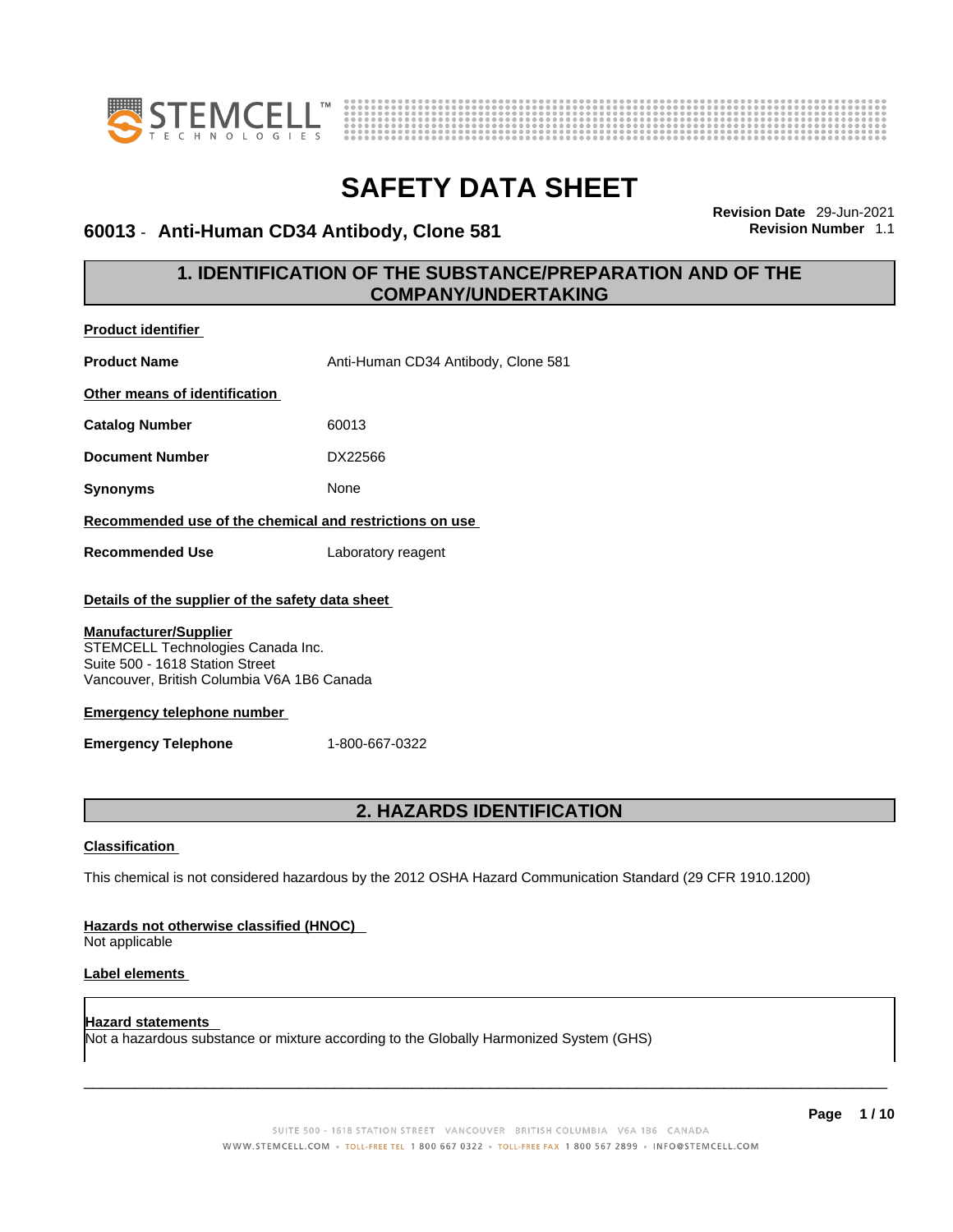



# \_\_\_\_\_\_\_\_\_\_\_\_\_\_\_\_\_\_\_\_\_\_\_\_\_\_\_\_\_\_\_\_\_\_\_\_\_\_\_\_\_\_\_\_\_\_\_\_\_\_\_\_\_\_\_\_\_\_\_\_\_\_\_\_\_\_\_\_\_\_\_\_\_\_\_\_\_\_\_\_\_\_\_\_\_\_\_\_\_\_\_\_\_ **Revision Date** 29-Jun-2021 **60013** - **Anti-Human CD34 Antibody, Clone 581 Revision Number** 1.1

The product contains no substances which at their given concentration, are considered to be hazardous to health.

**Appearance** Clear **Physical state** Liquid

**Odor** No data available

**Other Information**  Not applicable

**Unknown acute toxicity** 0 % of the mixture consists of ingredient(s) of unknown toxicity

- 0 % of the mixture consists of ingredient(s) of unknown acute oral toxicity
- 0 % of the mixture consists of ingredient(s) of unknown acute dermal toxicity

0 % of the mixture consists of ingredient(s) of unknown acute inhalation toxicity (gas)

0 % of the mixture consists of ingredient(s) of unknown acute inhalation toxicity (vapor)

0 % of the mixture consists of ingredient(s) of unknown acute inhalation toxicity (dust/mist)

#### **3. COMPOSITION/INFORMATION ON INGREDIENTS**

#### **Substance**

Not applicable.

#### **Mixture**

Not a hazardous substance or mixture according to the Globally Harmonized System (GHS)

\*The exact percentage (concentration) of composition has been withheld as a trade secret.

#### **4. FIRST AID MEASURES**

#### **Description of first aid measures**

| <b>Inhalation</b>   | Remove to fresh air.                                                                                                    |
|---------------------|-------------------------------------------------------------------------------------------------------------------------|
| Eye contact         | Rinse thoroughly with plenty of water for at least 15 minutes, lifting lower and upper eyelids.<br>Consult a physician. |
| <b>Skin contact</b> | Wash skin with soap and water.                                                                                          |
| <b>Ingestion</b>    | Clean mouth with water and drink afterwards plenty of water.                                                            |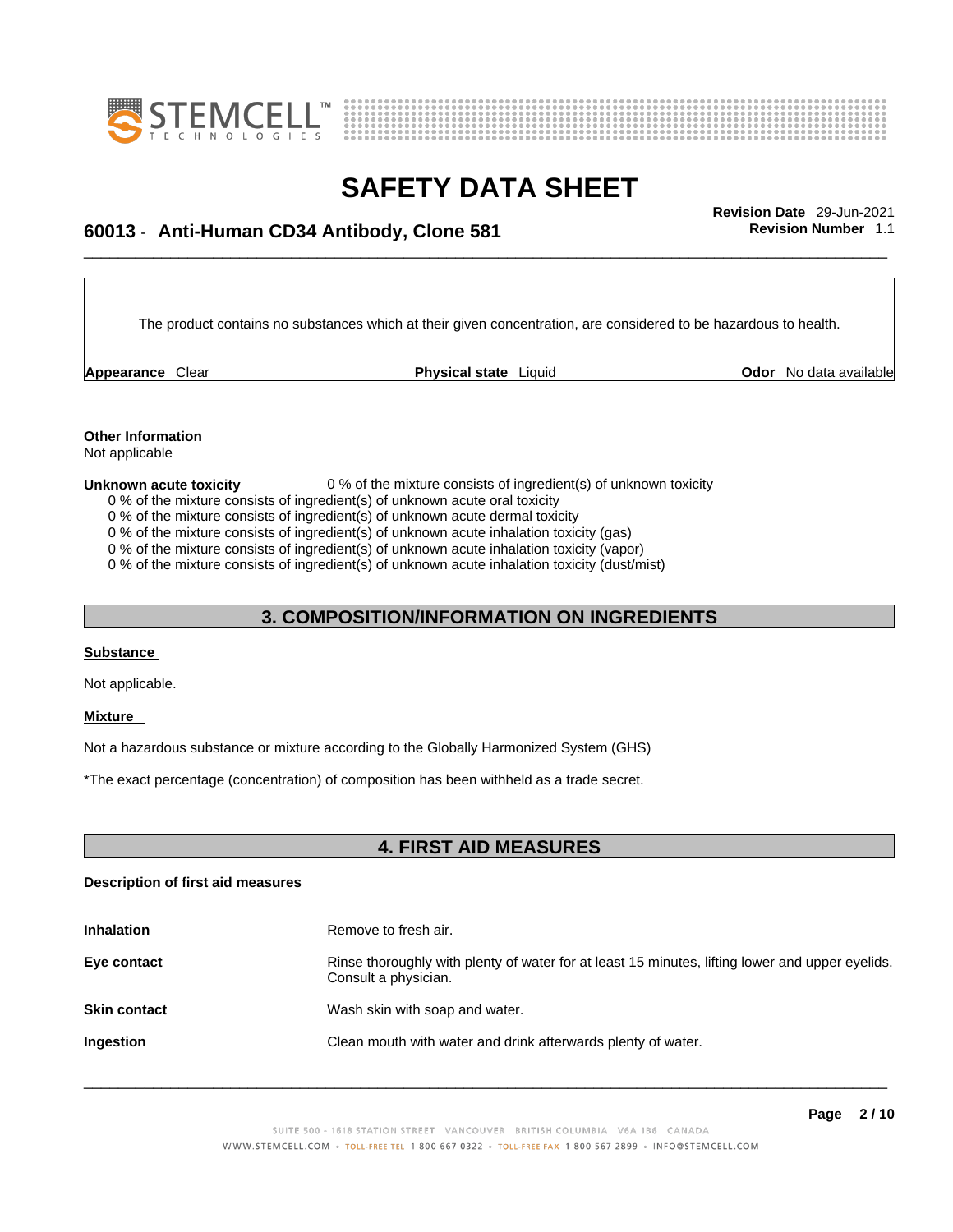



# \_\_\_\_\_\_\_\_\_\_\_\_\_\_\_\_\_\_\_\_\_\_\_\_\_\_\_\_\_\_\_\_\_\_\_\_\_\_\_\_\_\_\_\_\_\_\_\_\_\_\_\_\_\_\_\_\_\_\_\_\_\_\_\_\_\_\_\_\_\_\_\_\_\_\_\_\_\_\_\_\_\_\_\_\_\_\_\_\_\_\_\_\_ **Revision Date** 29-Jun-2021 **60013** - **Anti-Human CD34 Antibody, Clone 581 Revision Number** 1.1

| Most important symptoms and effects, both acute and delayed                                               |                                                                                                                                       |  |
|-----------------------------------------------------------------------------------------------------------|---------------------------------------------------------------------------------------------------------------------------------------|--|
| Symptoms                                                                                                  | No information available.                                                                                                             |  |
|                                                                                                           | <u>Indication of any immediate medical attention and special treatment needed</u>                                                     |  |
| Note to physicians                                                                                        | Treat symptomatically.                                                                                                                |  |
|                                                                                                           |                                                                                                                                       |  |
| <b>5. FIRE-FIGHTING MEASURES</b>                                                                          |                                                                                                                                       |  |
| Suitable Extinguishing Media                                                                              | Use extinguishing measures that are appropriate to local circumstances and the<br>surrounding environment.                            |  |
| Unsuitable extinguishing media                                                                            | CAUTION: Use of water spray when fighting fire may be inefficient.                                                                    |  |
| Specific hazards arising from the<br>chemical                                                             | No information available.                                                                                                             |  |
| <b>Explosion data</b><br>Sensitivity to Mechanical Impact None.<br><b>Sensitivity to Static Discharge</b> | None.                                                                                                                                 |  |
| Special protective equipment for<br>fire-fighters                                                         | Firefighters should wear self-contained breathing apparatus and full firefighting turnout<br>gear. Use personal protection equipment. |  |

### **6. ACCIDENTAL RELEASE MEASURES**

#### **Personal precautions, protective equipment and emergency procedures**

| <b>Personal precautions</b>                          | Ensure adequate ventilation.                                                         |  |
|------------------------------------------------------|--------------------------------------------------------------------------------------|--|
| <b>Environmental precautions</b>                     |                                                                                      |  |
| <b>Environmental precautions</b>                     | See Section 12 for additional Ecological Information.                                |  |
| Methods and material for containment and cleaning up |                                                                                      |  |
| <b>Methods for containment</b>                       | Prevent further leakage or spillage if safe to do so.                                |  |
| Methods for cleaning up                              | Pick up and transfer to properly labeled containers.                                 |  |
| <b>Prevention of secondary hazards</b>               | Clean contaminated objects and areas thoroughly observing environmental regulations. |  |
|                                                      |                                                                                      |  |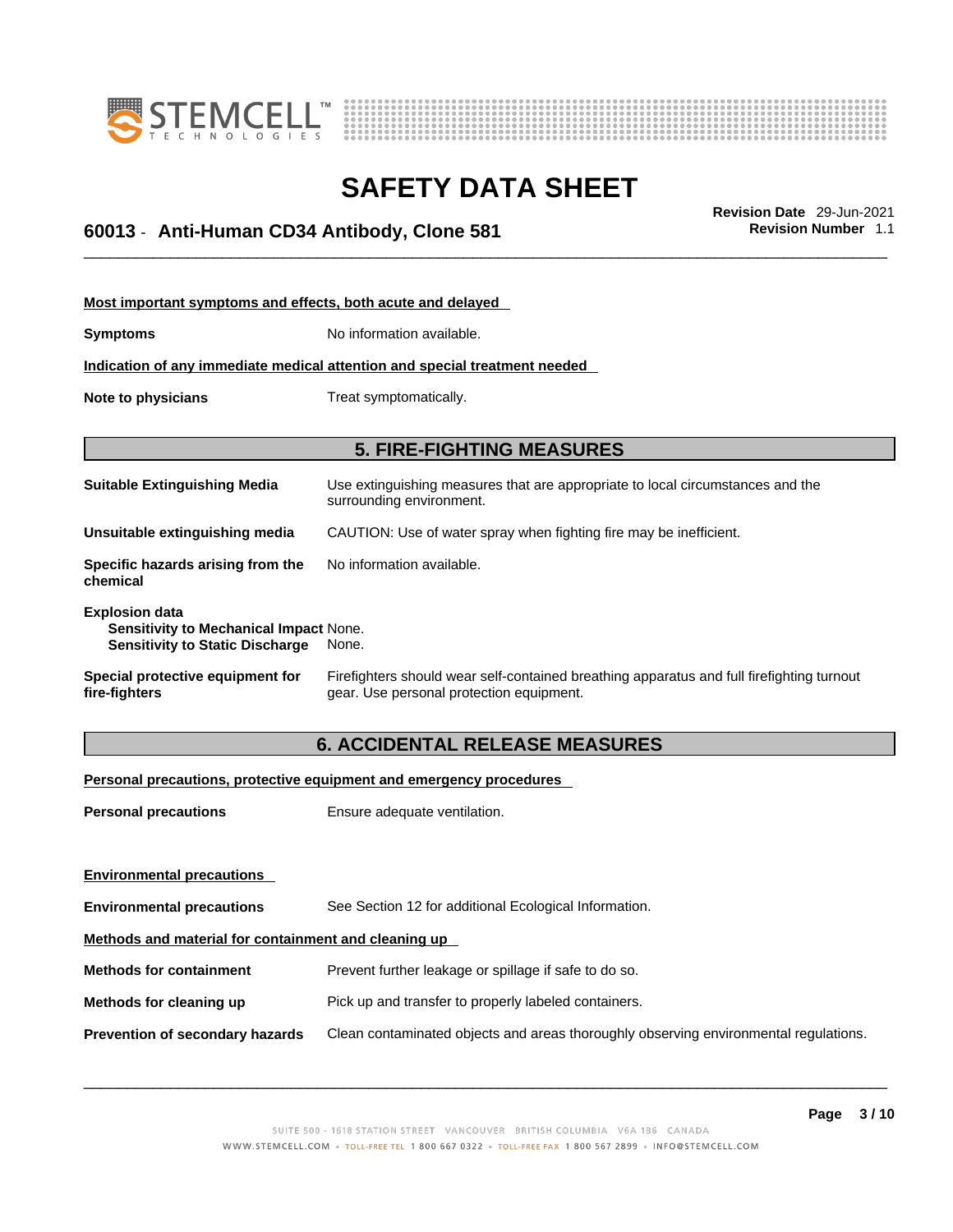



# \_\_\_\_\_\_\_\_\_\_\_\_\_\_\_\_\_\_\_\_\_\_\_\_\_\_\_\_\_\_\_\_\_\_\_\_\_\_\_\_\_\_\_\_\_\_\_\_\_\_\_\_\_\_\_\_\_\_\_\_\_\_\_\_\_\_\_\_\_\_\_\_\_\_\_\_\_\_\_\_\_\_\_\_\_\_\_\_\_\_\_\_\_ **Revision Date** 29-Jun-2021 **60013** - **Anti-Human CD34 Antibody, Clone 581 Revision Number** 1.1

|                                                              | 7. HANDLING AND STORAGE                                                                                                                                                     |
|--------------------------------------------------------------|-----------------------------------------------------------------------------------------------------------------------------------------------------------------------------|
| <b>Precautions for safe handling</b>                         |                                                                                                                                                                             |
| Advice on safe handling                                      | Handle in accordance with good industrial hygiene and safety practice.                                                                                                      |
| Conditions for safe storage, including any incompatibilities |                                                                                                                                                                             |
| <b>Storage Conditions</b>                                    | Store in accordance with information listed on the Product Information Sheet (PIS).                                                                                         |
|                                                              | 8. EXPOSURE CONTROLS/PERSONAL PROTECTION                                                                                                                                    |
| <b>Control parameters</b>                                    |                                                                                                                                                                             |
| <b>Exposure Limits</b>                                       | This product, as supplied, does not contain any hazardous materials with occupational<br>exposure limits established by the region specific regulatory bodies.              |
| <b>Appropriate engineering controls</b>                      |                                                                                                                                                                             |
| <b>Engineering controls</b>                                  | <b>Showers</b><br>Eyewash stations<br>Ventilation systems.                                                                                                                  |
|                                                              | Individual protection measures, such as personal protective equipment                                                                                                       |
| <b>Eye/face protection</b>                                   | No special protective equipment required.                                                                                                                                   |
| Skin and body protection                                     | No special protective equipment required.                                                                                                                                   |
| <b>Respiratory protection</b>                                | No protective equipment is needed under normal use conditions. If exposure limits are<br>exceeded or irritation is experienced, ventilation and evacuation may be required. |
| <b>General hygiene considerations</b>                        | Handle in accordance with good industrial hygiene and safety practice.                                                                                                      |

### **9. PHYSICAL AND CHEMICAL PROPERTIES**

**Information on basic physical and chemical properties Physical state** Liquid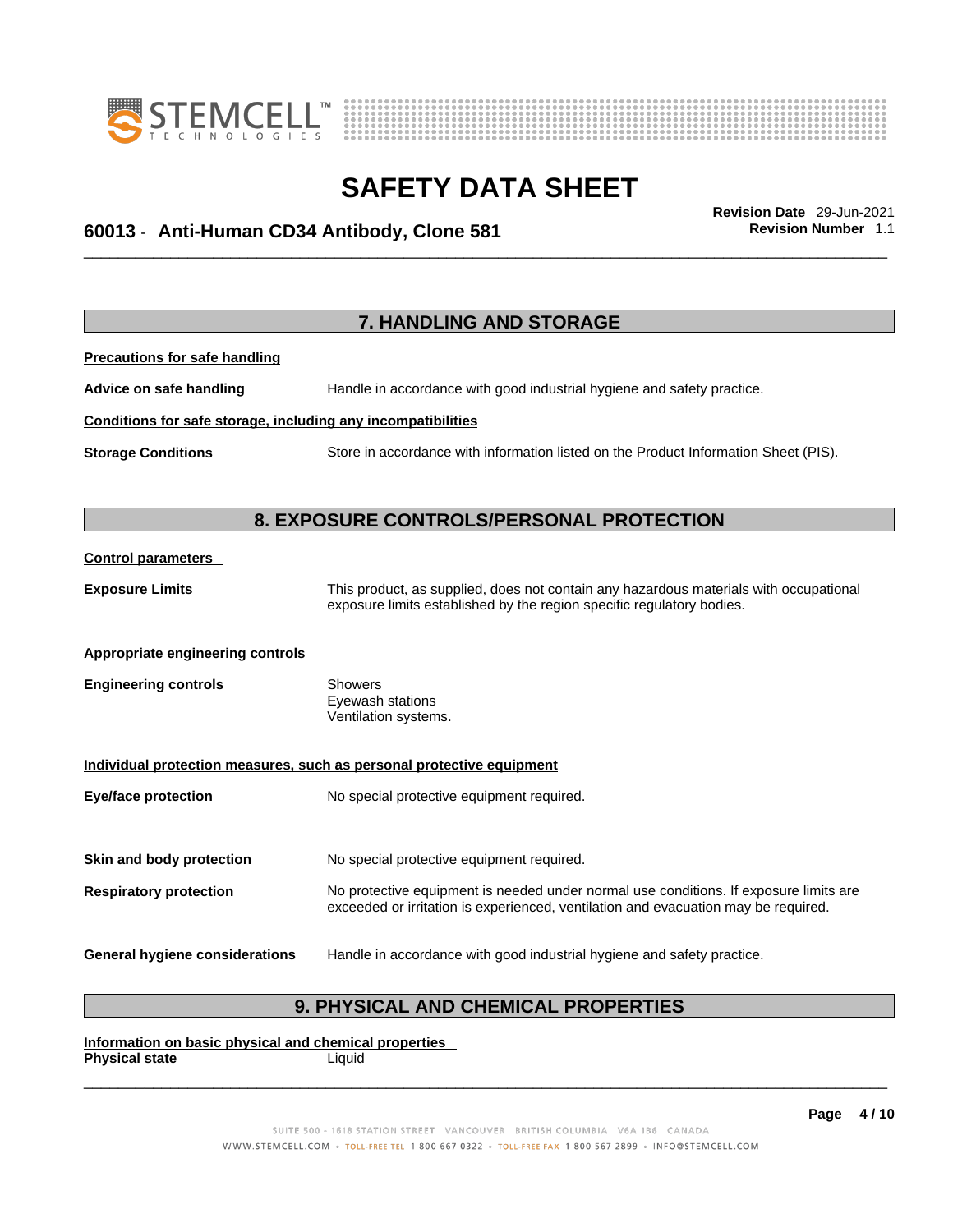



# \_\_\_\_\_\_\_\_\_\_\_\_\_\_\_\_\_\_\_\_\_\_\_\_\_\_\_\_\_\_\_\_\_\_\_\_\_\_\_\_\_\_\_\_\_\_\_\_\_\_\_\_\_\_\_\_\_\_\_\_\_\_\_\_\_\_\_\_\_\_\_\_\_\_\_\_\_\_\_\_\_\_\_\_\_\_\_\_\_\_\_\_\_ **Revision Date** 29-Jun-2021 **60013** - **Anti-Human CD34 Antibody, Clone 581 Revision Number** 1.1

**No data available** 

**Appearance** Clear<br> **Color** No inf **Color** No information available **Odor No data available**<br> **Odor threshold No data available** 

| <b>Property</b>                  | <b>Values</b>                       | Remarks • Method |
|----------------------------------|-------------------------------------|------------------|
| pH                               | No data available                   | None known       |
| Melting point / freezing point   | No data available                   | None known       |
| Boiling point / boiling range    | No data available                   | None known       |
| <b>Flash point</b>               | No data available                   | None known       |
| <b>Evaporation rate</b>          | No data available                   | None known       |
| <b>Flammability (solid, gas)</b> | No data available                   | None known       |
| <b>Flammability Limit in Air</b> |                                     | None known       |
| <b>Upper flammability limit:</b> | No data available                   |                  |
| Lower flammability limit:        | No data available                   |                  |
| Vapor pressure                   | No data available                   | None known       |
| <b>Vapor density</b>             | No data available                   | None known       |
| <b>Relative density</b>          | No data available                   | None known       |
| <b>Water solubility</b>          | No data available                   | None known       |
| Solubility in other solvents     | No data available                   | None known       |
| <b>Partition coefficient</b>     | No data available                   | None known       |
| <b>Autoignition temperature</b>  | No data available                   | None known       |
| <b>Decomposition temperature</b> | No data available                   | None known       |
| <b>Kinematic viscosity</b>       | No data available                   | None known       |
| <b>Dynamic viscosity</b>         | No data available                   | None known       |
| <b>Explosive properties</b>      | No data available                   |                  |
| <b>Oxidizing properties</b>      | No information available            |                  |
| <b>Other Information</b>         |                                     |                  |
| Softening point                  | No information available            |                  |
| <b>Molecular weight</b>          | No information available            |                  |
| <b>Molecular formula</b>         | No information available            |                  |
| <b>VOC Content (%)</b>           | No information available            |                  |
| <b>Liquid Density</b>            | No information available            |                  |
| <b>Bulk density</b>              | No information available            |                  |
|                                  | <b>10. STABILITY AND REACTIVITY</b> |                  |
|                                  |                                     |                  |

### **CTIVITY**

| <b>Reactivity</b>                                                       | No information available.                 |
|-------------------------------------------------------------------------|-------------------------------------------|
| <b>Chemical stability</b>                                               | Stable under normal conditions.           |
| <b>Possibility of hazardous reactions</b> None under normal processing. |                                           |
| <b>Conditions to avoid</b>                                              | None known based on information supplied. |
| Incompatible materials                                                  | None known based on information supplied. |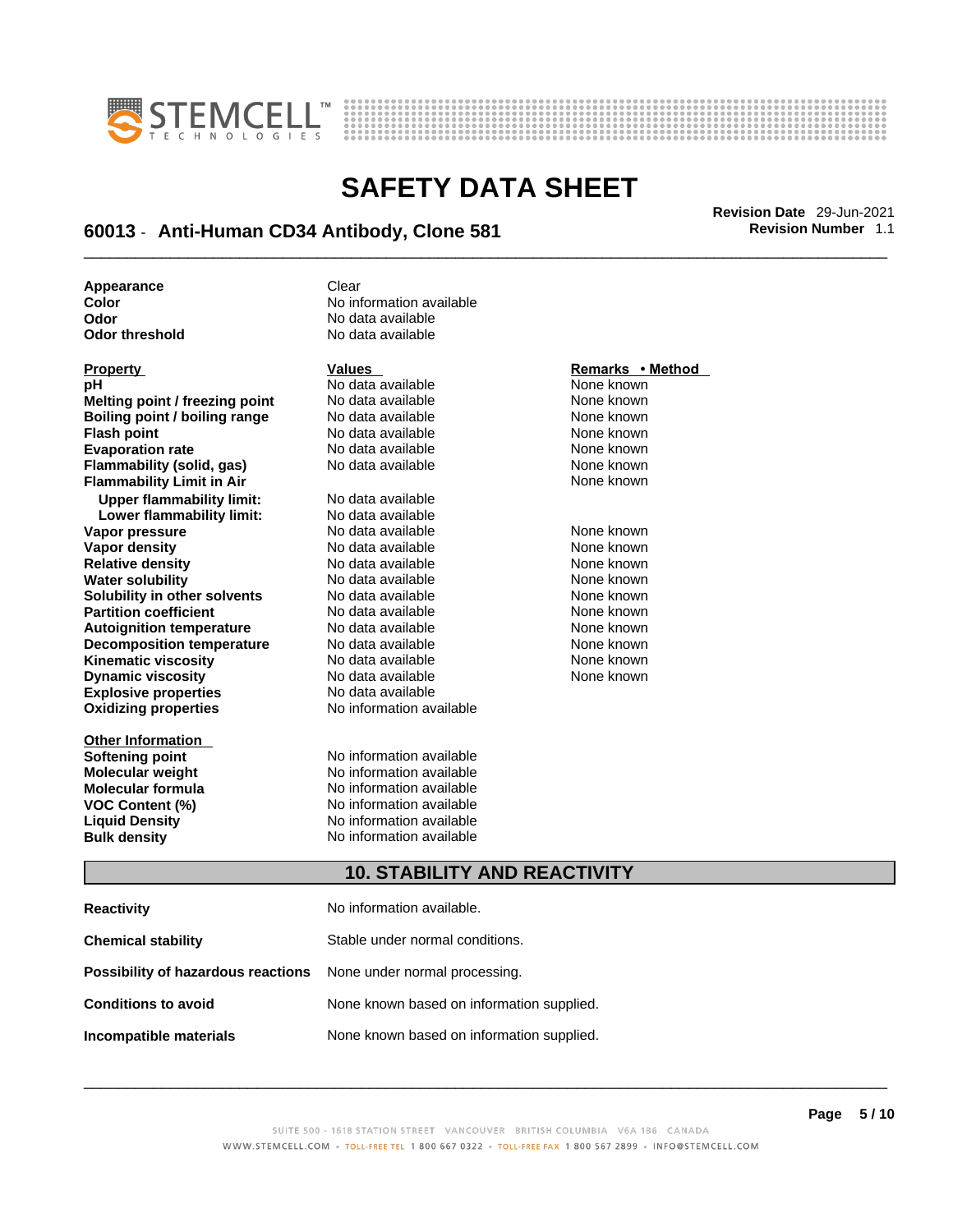



# \_\_\_\_\_\_\_\_\_\_\_\_\_\_\_\_\_\_\_\_\_\_\_\_\_\_\_\_\_\_\_\_\_\_\_\_\_\_\_\_\_\_\_\_\_\_\_\_\_\_\_\_\_\_\_\_\_\_\_\_\_\_\_\_\_\_\_\_\_\_\_\_\_\_\_\_\_\_\_\_\_\_\_\_\_\_\_\_\_\_\_\_\_ **Revision Date** 29-Jun-2021 **60013** - **Anti-Human CD34 Antibody, Clone 581 Revision Number** 1.1

**Hazardous decomposition products** None known based on information supplied.

#### **11. TOXICOLOGICAL INFORMATION**

**Information on likely routes of exposure**

**Product Information**

| <b>Inhalation</b>                                                            | Specific test data for the substance or mixture is not available. |  |
|------------------------------------------------------------------------------|-------------------------------------------------------------------|--|
| Eye contact                                                                  | Specific test data for the substance or mixture is not available. |  |
| <b>Skin contact</b>                                                          | Specific test data for the substance or mixture is not available. |  |
| Ingestion                                                                    | Specific test data for the substance or mixture is not available. |  |
| Symptoms related to the physical, chemical and toxicological characteristics |                                                                   |  |
| Symptoms                                                                     | No information available.                                         |  |

**Numerical measures of toxicity**

#### **Acute toxicity**

**The following values are calculated based on chapter 3.1 of the GHS document**

**Unknown acute toxicity** 0 % of the mixture consists of ingredient(s) of unknown toxicity

0 % of the mixture consists of ingredient(s) of unknown acute oral toxicity

0 % of the mixture consists of ingredient(s) of unknown acute dermal toxicity

0 % of the mixture consists of ingredient(s) of unknown acute inhalation toxicity (gas)

0 % of the mixture consists of ingredient(s) of unknown acute inhalation toxicity (vapor)

0 % of the mixture consists of ingredient(s) of unknown acute inhalation toxicity (dust/mist)

Product Information

#### **Delayed and immediate effects as well as chronic effects from short and long-term exposure**

| <b>Skin corrosion/irritation</b> | No information available. |
|----------------------------------|---------------------------|
| <b>Product Information</b>       |                           |
|                                  |                           |

#### **Serious eye damage/eye irritation** No information available. Product Information

### **Respiratory or skin sensitization** No information available.

Product Information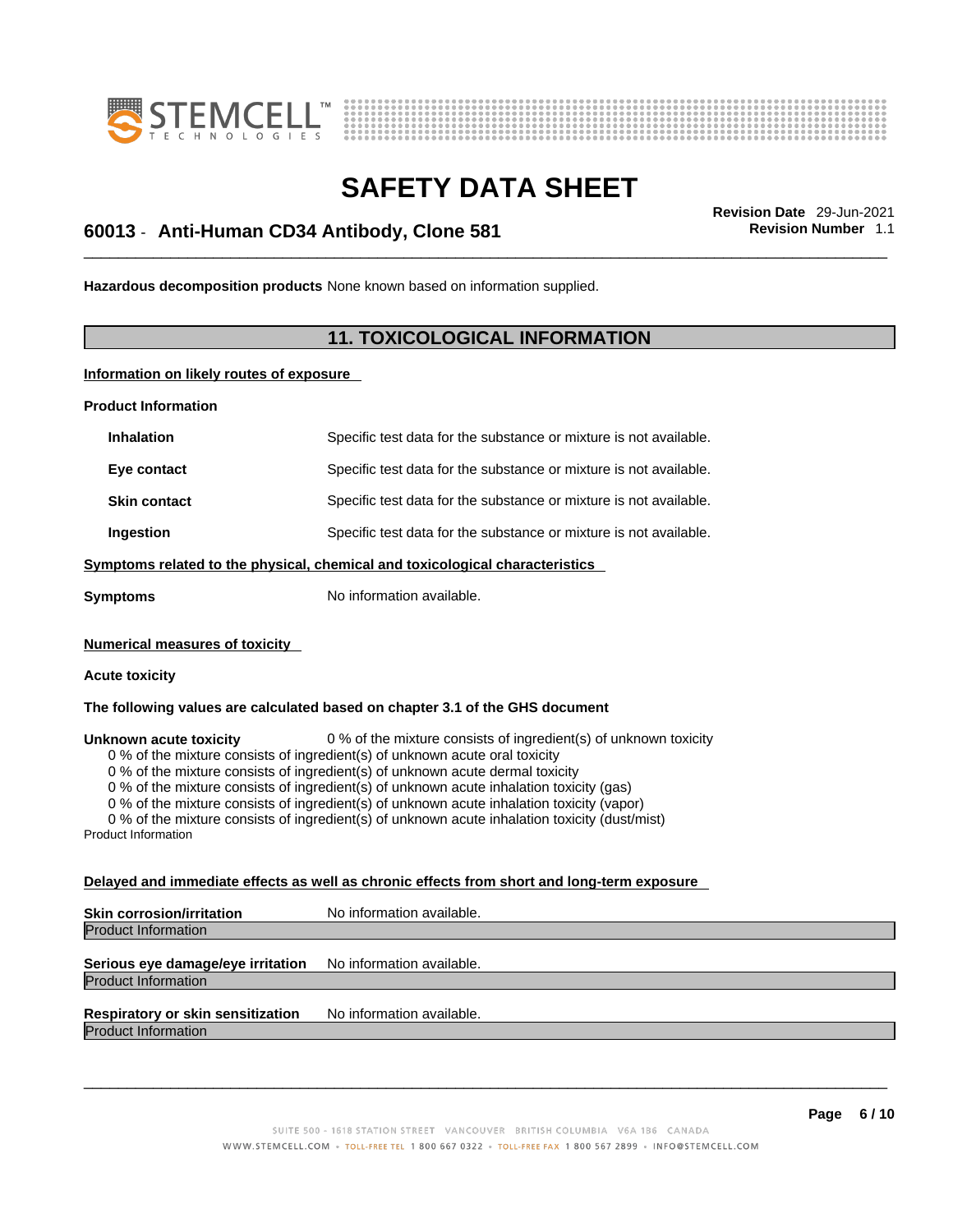



# \_\_\_\_\_\_\_\_\_\_\_\_\_\_\_\_\_\_\_\_\_\_\_\_\_\_\_\_\_\_\_\_\_\_\_\_\_\_\_\_\_\_\_\_\_\_\_\_\_\_\_\_\_\_\_\_\_\_\_\_\_\_\_\_\_\_\_\_\_\_\_\_\_\_\_\_\_\_\_\_\_\_\_\_\_\_\_\_\_\_\_\_\_ **Revision Date** 29-Jun-2021 **60013** - **Anti-Human CD34 Antibody, Clone 581 Revision Number** 1.1

**Germ cell mutagenicity** No information available. Product Information **Carcinogenicity** No information available. **Reproductive toxicity** No information available. Product Information **STOT** - single exposure No information available. Product Information **STOT** - **repeated exposure** No information available. Product Information **Aspiration hazard** No information available. **12. ECOLOGICAL INFORMATION Ecotoxicity**  Product Information **Persistence and degradability** No information available. **Bioaccumulation** There is no data for this product.

**Other adverse effects** No information available.

**13. DISPOSAL CONSIDERATIONS** 

| Waste treatment methods                |                                                                                                                    |  |
|----------------------------------------|--------------------------------------------------------------------------------------------------------------------|--|
| Waste from residues/unused<br>products | Dispose of in accordance with local regulations. Dispose of waste in accordance with<br>environmental legislation. |  |
| Contaminated packaging                 | Do not reuse empty containers.                                                                                     |  |
| <b>US EPA Waste Number</b>             | P <sub>105</sub>                                                                                                   |  |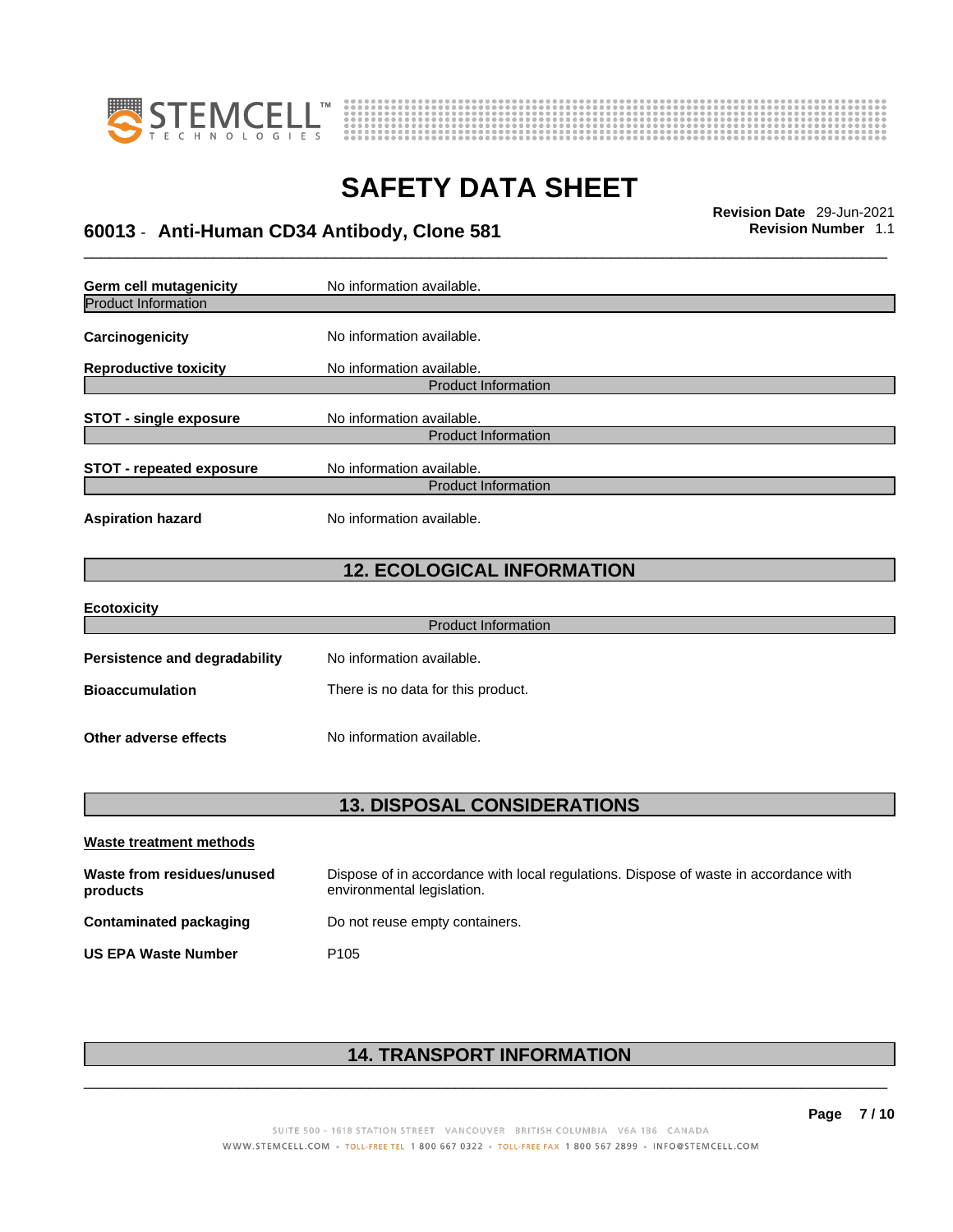



# \_\_\_\_\_\_\_\_\_\_\_\_\_\_\_\_\_\_\_\_\_\_\_\_\_\_\_\_\_\_\_\_\_\_\_\_\_\_\_\_\_\_\_\_\_\_\_\_\_\_\_\_\_\_\_\_\_\_\_\_\_\_\_\_\_\_\_\_\_\_\_\_\_\_\_\_\_\_\_\_\_\_\_\_\_\_\_\_\_\_\_\_\_ **Revision Date** 29-Jun-2021 **60013** - **Anti-Human CD34 Antibody, Clone 581 Revision Number** 1.1

| DOT         | Not regulated |
|-------------|---------------|
| <b>TDG</b>  | Not regulated |
| <b>MEX</b>  | Not regulated |
| ICAO (air)  | Not regulated |
| <b>IATA</b> | Not regulated |
| <b>IMDG</b> | Not regulated |
| <b>RID</b>  | Not regulated |
| <b>ADR</b>  | Not regulated |
| <b>ADN</b>  | Not regulated |

#### **15. REGULATORY INFORMATION**

| <b>International Inventories</b> |                 |
|----------------------------------|-----------------|
| <b>TSCA</b>                      | Complies        |
| <b>DSL/NDSL</b>                  | Complies        |
| <b>EINECS/ELINCS</b>             | Complies        |
| <b>ENCS</b>                      | Does not comply |
| <b>IECSC</b>                     | Complies        |
| <b>KECL</b>                      | Complies        |
| <b>PICCS</b>                     | Complies        |
| <b>AICS</b>                      | Complies        |

 **Legend:** 

 **TSCA** - United States Toxic Substances Control Act Section 8(b) Inventory

 **DSL/NDSL** - Canadian Domestic Substances List/Non-Domestic Substances List

 **EINECS/ELINCS** - European Inventory of Existing Chemical Substances/European List of Notified Chemical Substances

 **ENCS** - Japan Existing and New Chemical Substances

 **IECSC** - China Inventory of Existing Chemical Substances

 **KECL** - Korean Existing and Evaluated Chemical Substances

 **PICCS** - Philippines Inventory of Chemicals and Chemical Substances

 **AICS** - Australian Inventory of Chemical Substances

#### **US Federal Regulations**

#### **SARA 313**

Section 313 of Title III of the Superfund Amendments and Reauthorization Act of 1986 (SARA). This product does not contain any chemicals which are subject to the reporting requirements of the Act and Title 40 of the Code of Federal Regulations, Part 372.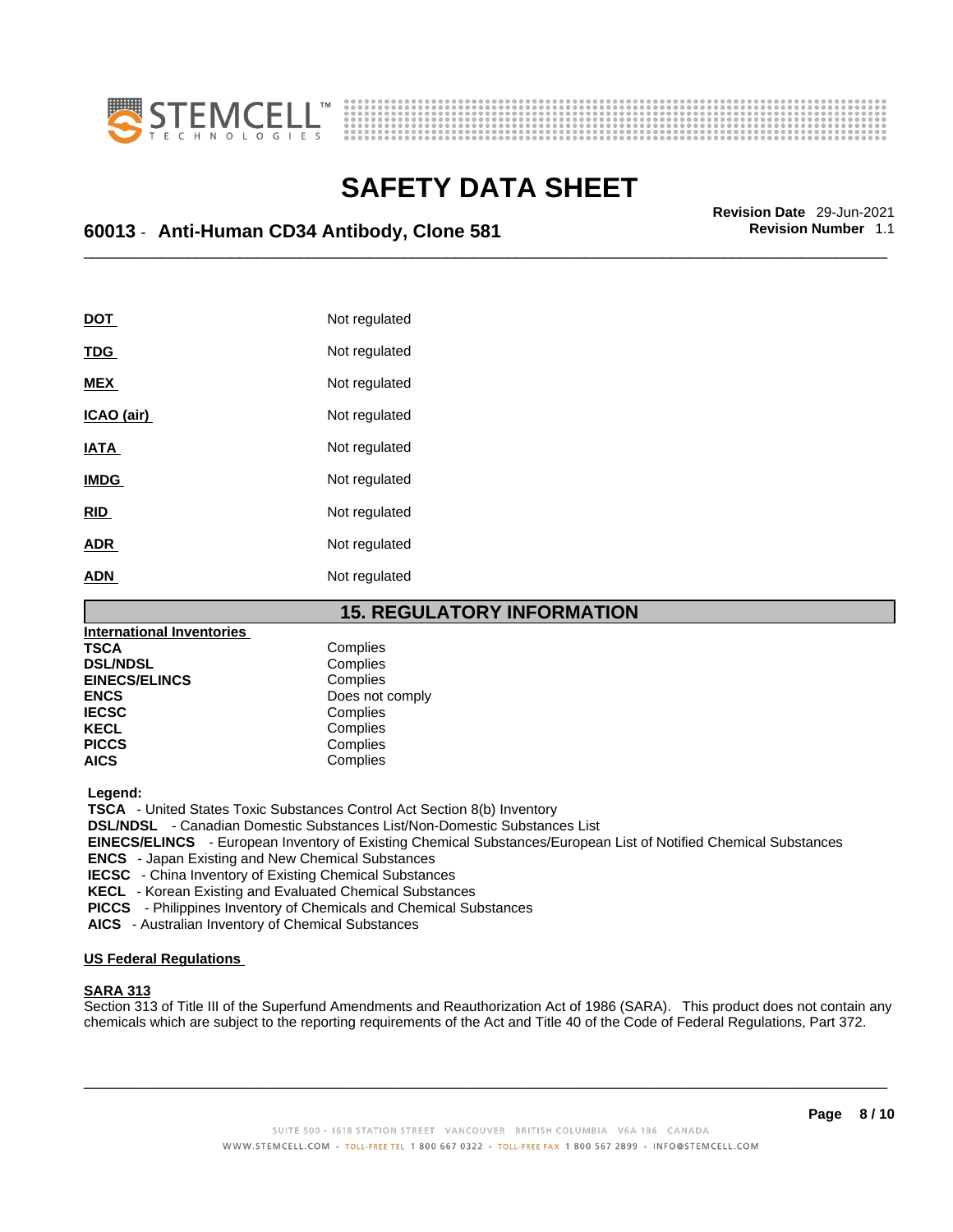



# \_\_\_\_\_\_\_\_\_\_\_\_\_\_\_\_\_\_\_\_\_\_\_\_\_\_\_\_\_\_\_\_\_\_\_\_\_\_\_\_\_\_\_\_\_\_\_\_\_\_\_\_\_\_\_\_\_\_\_\_\_\_\_\_\_\_\_\_\_\_\_\_\_\_\_\_\_\_\_\_\_\_\_\_\_\_\_\_\_\_\_\_\_ **Revision Date** 29-Jun-2021 **60013** - **Anti-Human CD34 Antibody, Clone 581 Revision Number** 1.1

| SARA 311/312 Hazard Categories    |    |  |
|-----------------------------------|----|--|
| Acute health hazard               | N٥ |  |
| <b>Chronic Health Hazard</b>      | No |  |
| <b>Fire hazard</b>                | No |  |
| Sudden release of pressure hazard | No |  |
| <b>Reactive Hazard</b>            | No |  |

#### **CWA (Clean WaterAct)**

This product does not contain any substances regulated as pollutants pursuant to the Clean Water Act (40 CFR 122.21 and 40 CFR 122.42).

#### **CERCLA**

This material, as supplied, does not contain any substances regulated as hazardous substances under the Comprehensive Environmental Response Compensation and Liability Act (CERCLA) (40 CFR 302) or the Superfund Amendments and Reauthorization Act (SARA) (40 CFR 355). There may be specific reporting requirements at the local, regional, or state level pertaining to releases of this material.

#### **US State Regulations**

#### **California Proposition 65**

This product does not contain any Proposition 65 chemicals.

#### **U.S. State Right-to-Know Regulations**

#### **US State Regulations**

| Chemical name            | New Jersey | <b>Massachusetts</b> | Pennsylvania |
|--------------------------|------------|----------------------|--------------|
| Water                    |            |                      |              |
| 7732-18-5                |            |                      |              |
| Sodium Phosphate Dibasic |            |                      |              |
| 7558-79-4                |            |                      |              |
| Sodium Azide             |            |                      |              |
| 26628-22-8               |            |                      |              |

#### **U.S. EPA Label Information**

**EPA Pesticide Registration Number** Not applicable

#### **16. OTHER INFORMATION, INCLUDING DATE OF PREPARATION OF THE LAST REVISION**

**Prepared By, State Control. STEMCELL Technologies Canada Inc.** Canada Inc.

**Revision Date** 29-Jun-2021